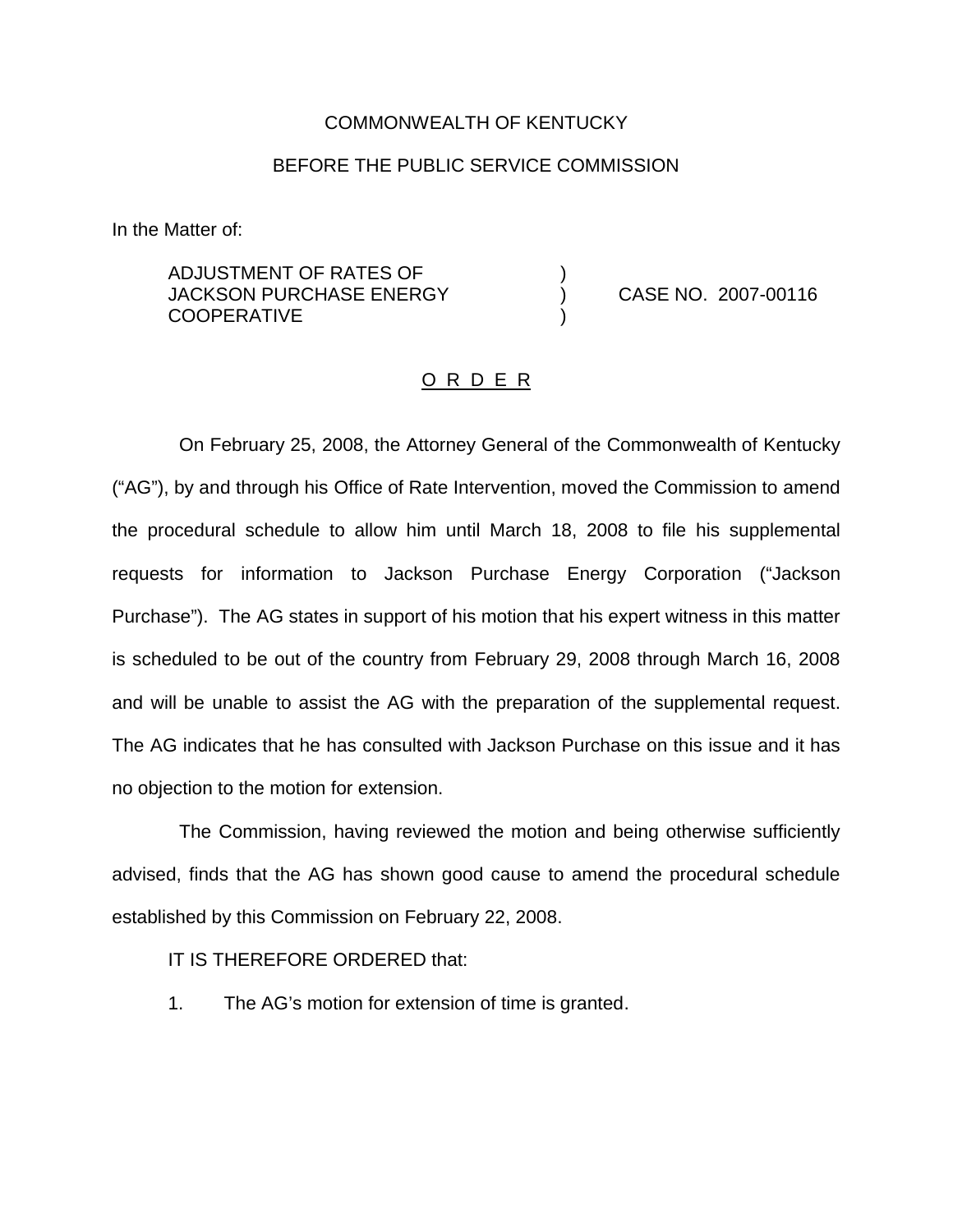2. The procedural schedule set forth in Appendix A, which is appended hereto and incorporated herein, shall be followed and supersedes the previous schedule established in the Commission's February 22, 2008 Order.

Done at Frankfort, Kentucky, this 7<sup>th</sup> day of March, 2008.

By the Commission

ATTEST:

**Executive Director** 

Case No. 2007-00116